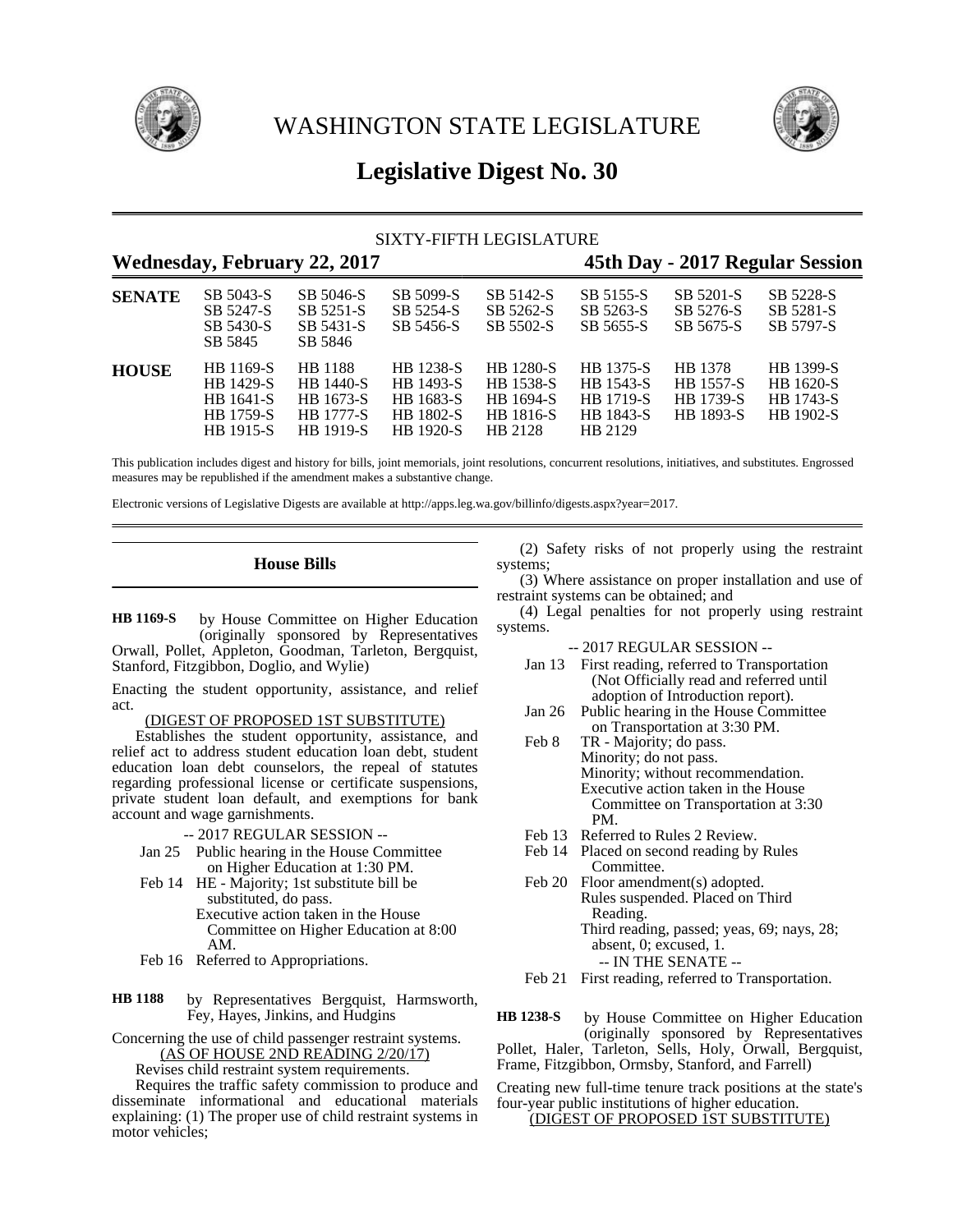Creates the faculty expansion program at the four-year public institutions to encourage the institutions to increase the number of full-time tenure track faculty positions on their campuses.

Expires June 30, 2022.

Provides that this act is null and void if appropriations are not approved.

-- 2017 REGULAR SESSION --

- Jan 24 Public hearing in the House Committee on Higher Education at 8:00 AM.
- Feb 14 HE Majority; 1st substitute bill be substituted, do pass. Minority; do not pass. Executive action taken in the House Committee on Higher Education at 8:00 AM.
- Feb 15 Referred to Appropriations.

by House Committee on Early Learning & Human Services (originally sponsored by Representatives Kagi and Fey) **HB 1280-S**

Including referred and diverted youth in establishing community juvenile accountability program guidelines.

(DIGEST OF PROPOSED 1ST SUBSTITUTE)

Requires the guidelines established by the juvenile rehabilitation administration for certain programs to target referred and diverted youth.

-- 2017 REGULAR SESSION --

- Jan 24 Public hearing in the House Committee on Early Learning & Human Services at 8:00 AM.
- Feb 14 ELHS Majority; 1st substitute bill be substituted, do pass. Minority; do not pass. Executive action taken in the House Committee on Early Learning & Human Services at 8:00 AM.
- Feb 17 Referred to Appropriations.

by House Committee on Higher Education (originally sponsored by Representatives Van Werven, Tarleton, Orwall, Griffey, Haler, Holy, McCabe, Young, Dent, Riccelli, Bergquist, Buys, Kraft, Kagi, Ryu, Muri, Goodman, Lovick, Frame, and Hargrove) **HB 1375-S**

Providing students at community and technical colleges with the costs of required course materials.

# (DIGEST OF PROPOSED 1ST SUBSTITUTE)

Requires community and technical colleges, during the registration process, to: (1) Display the cost of required textbooks or other course materials in the online course description or provide a link that directly connects to a bookstore's web site or other web site where students can view the costs;

(2) Indicate in the online course description if open educational resources are used once the college has implemented the ctcLink system; and

(3) Annually report to the state board for community and technical colleges which courses provided costs to students at the beginning of registration and what percent of total classes this equaled.

-- 2017 REGULAR SESSION --

- Jan 31 Public hearing in the House Committee on Higher Education at 8:00 AM.
- Feb 14 HE Majority; 1st substitute bill be substituted, do pass. Executive action taken in the House

Committee on Higher Education at 8:00 AM.

Feb 16 Referred to Appropriations.

by Representatives Graves, Jinkins, and Rodne **HB 1378**

Concerning disqualification of judges.

(AS OF HOUSE 2ND READING 2/20/17)

Prohibits a superior court judge from sitting to hear or try an action or proceeding if he or she has been disqualified.

Authorizes a party to, or an attorney appearing in, an action or proceeding in a superior court to disqualify a judge from hearing the matter, subject to certain limitations.

-- 2017 REGULAR SESSION --

- Jan 18 First reading, referred to Judiciary (Not Officially read and referred until adoption of Introduction report).
- Jan 24 Public hearing in the House Committee on Judiciary at 10:00 AM.
- Feb 2 JUDI Majority; do pass. Executive action taken in the House Committee on Judiciary at 1:30 PM.
- Feb 6 Referred to Rules 2 Review.<br>Feb 8 Placed on second reading by
- Placed on second reading by Rules Committee.
- Feb 20 Floor amendment(s) adopted. Rules suspended. Placed on Third Reading. Third reading, passed; yeas, 97; nays, 0; absent, 0; excused, 1. -- IN THE SENATE --
- Feb 21 First reading, referred to Law & Justice.

by House Committee on Agriculture & Natural Resources (originally sponsored by Representatives Dent, Blake, Irwin, Shea, Dye, Pettigrew, Buys, Koster, and Schmick) **HB 1399-S**

Concerning compensation for property damage caused by wild deer or elk.

#### (DIGEST OF PROPOSED 1ST SUBSTITUTE)

Removes the definition of "commercial crop" and provides a definition for "agricultural crop" for purposes of chapter 77.36 RCW (wildlife damage).

Increases the amounts of compensation paid for damage to property or agricultural crops by wild deer or elk and for the death of or injury to livestock caused by bears, wolves, or cougars.

#### -- 2017 REGULAR SESSION --

- Jan 25 Public hearing in the House Committee on Agriculture & Natural Resources at 8:00 AM.
- Feb 1 Executive session scheduled, but no action was taken in the House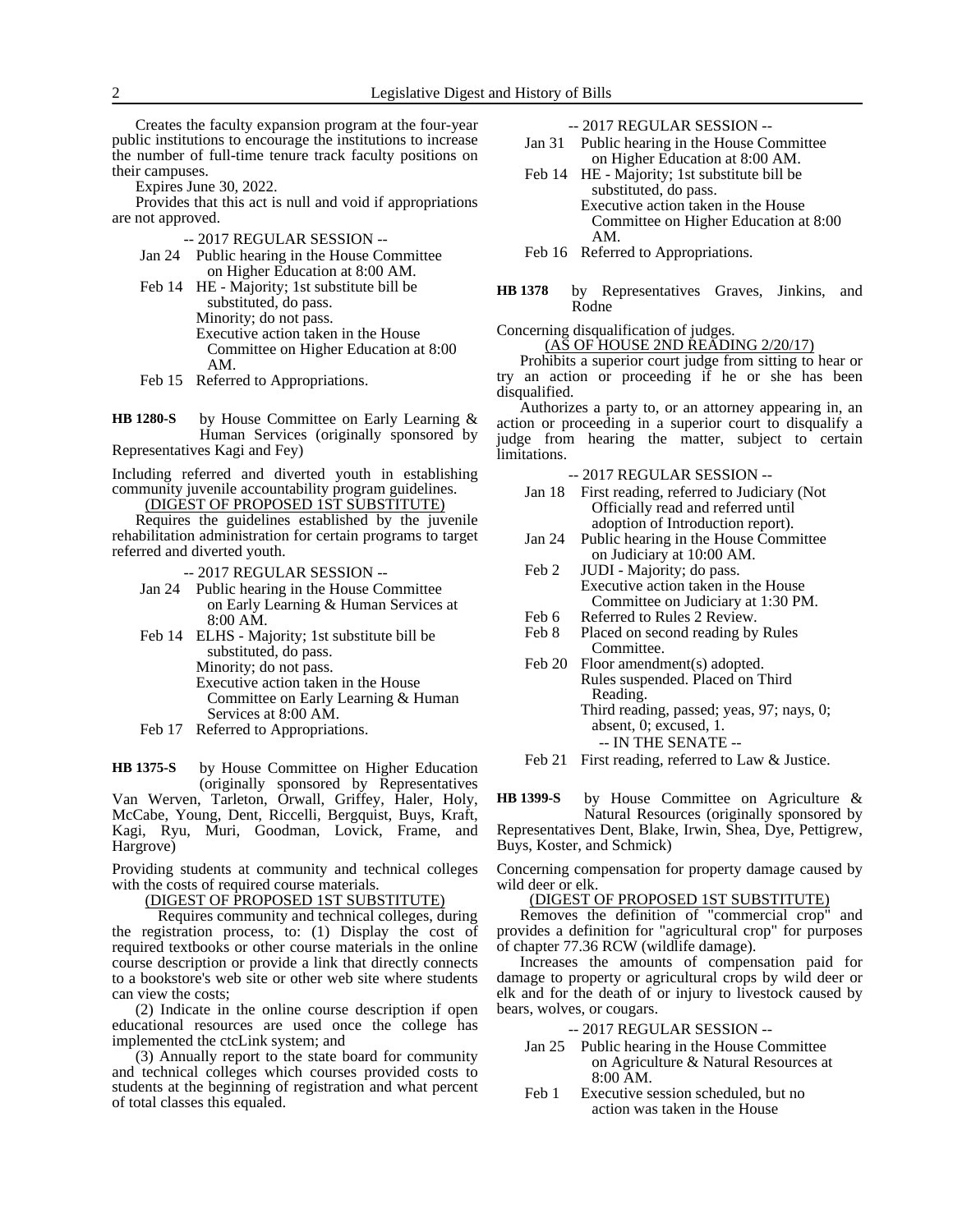Committee on Agriculture & Natural Resources at 8:00 AM.

- Feb 9 Executive session scheduled, but no action was taken in the House Committee on Agriculture & Natural Resources at 1:30 PM.
- Feb 14 AGNR Majority; 1st substitute bill be substituted, do pass. Executive action taken in the House Committee on Agriculture & Natural
- Resources at 10:00 AM.
- Feb 16 Referred to Appropriations.

by House Committee on Agriculture & Natural Resources (originally sponsored by Representatives Chandler, Tarleton, Lytton, Morris, Appleton, and Fitzgibbon; by request of Department of Fish and Wildlife) **HB 1429-S**

Concerning aquatic invasive species management. (DIGEST OF PROPOSED 1ST SUBSTITUTE)

Revises aquatic invasive species provisions with regard to management, invasive species, ballast water, biofouling management accounts, and biofouling program funding.

-- 2017 REGULAR SESSION --

- Jan 24 Public hearing in the House Committee on Agriculture & Natural Resources at 10:00 AM.
- Jan 31 Executive session scheduled, but no action was taken in the House Committee on Agriculture & Natural Resources at 10:00 AM.
- Feb 9 Executive session scheduled, but no action was taken in the House Committee on Agriculture & Natural Resources at 1:30 PM.
- Feb 14 AGNR Majority; 1st substitute bill be substituted, do pass. Executive action taken in the House Committee on Agriculture & Natural Resources at 10:00 AM.
- Feb 16 Referred to Appropriations.

by House Committee on Higher Education (originally sponsored by Representatives Stonier, Stambaugh, Hudgins, Johnson, Ortiz-Self, Stokesbary, Sells, Jinkins, Ryu, Appleton, Pollet, Senn, Peterson, Kilduff, Bergquist, Stanford, Frame, Slatter, and Dolan; by request of Attorney General) **HB 1440-S**

Establishing a student loan bill of rights.

(DIGEST OF PROPOSED 1ST SUBSTITUTE)

Establishes the Washington student education loan bill of rights.

Requires the student achievement council to designate a student education loan ombuds within the office of student financial assistance to provide timely assistance to a student education loan borrower with a student education loan.

Requires the director of the department of financial institutions to establish fees sufficient to cover the costs of administering the department's program for student education loan servicers and the student education loan ombuds.

Requires the state institute for public policy to conduct a study on the impact and cost-effectiveness of establishing a student loan authority to refinance existing federal and private undergraduate and graduate student loans from the proceeds of tax-exempt bonds.

Creates the student education loan ombuds account.

Requires the state treasurer, beginning in the 2019-2020 fiscal year, to annually transfer from the financial services regulation fund to the student loan ombuds account, the greater of one hundred seventy-five thousand dollars or twenty percent of the annual assessment derived from student education loan servicing.

-- 2017 REGULAR SESSION --

Feb 1 Public hearing in the House Committee on Higher Education at 1:30 PM.

Feb 14 HE - Majority; 1st substitute bill be substituted, do pass. Minority; without recommendation. Executive action taken in the House Committee on Higher Education at 8:00 AM.

Feb 16 Referred to Appropriations.

by House Committee on Technology &<br>Economic Development (originally Development (originally sponsored by Representatives Morris, Harmsworth, Smith, Tarleton, and Stanford) **HB 1493-S**

Concerning biometric identifiers.

(DIGEST OF PROPOSED 1ST SUBSTITUTE)

Prohibits a person, as defined in this act, from enrolling a biometric identifier in a database for a commercial purpose, without first providing notice, obtaining consent, or providing a mechanism to prevent the subsequent use of a biometric identifier for a commercial purpose.

-- 2017 REGULAR SESSION --

Jan 31 Public hearing in the House Committee on Technology & Economic Development at 10:00 AM. Feb 14 TED - Majority; 1st substitute bill be substituted, do pass. Minority; do not pass.

Minority; without recommendation. Executive action taken in the House

Committee on Technology & Economic Development at 10:00 AM.

Feb 16 Referred to Rules 2 Review.

by House Committee on Capital Budget (originally sponsored by Representatives **HB 1538-S**

Stambaugh, Doglio, Vick, Hayes, Sells, and Pike)

Requiring prime contractors to bond the subcontractors portion of retainage upon request.

#### (DIGEST OF PROPOSED 1ST SUBSTITUTE)

Authorizes a subcontractor, at any time before final formal acceptance of a project, to request the contractor to submit a bond to the public owner for that portion of the contractor's retainage pertaining to the subcontractor in a form acceptable to the public body and from a bonding company meeting standards established by the public body.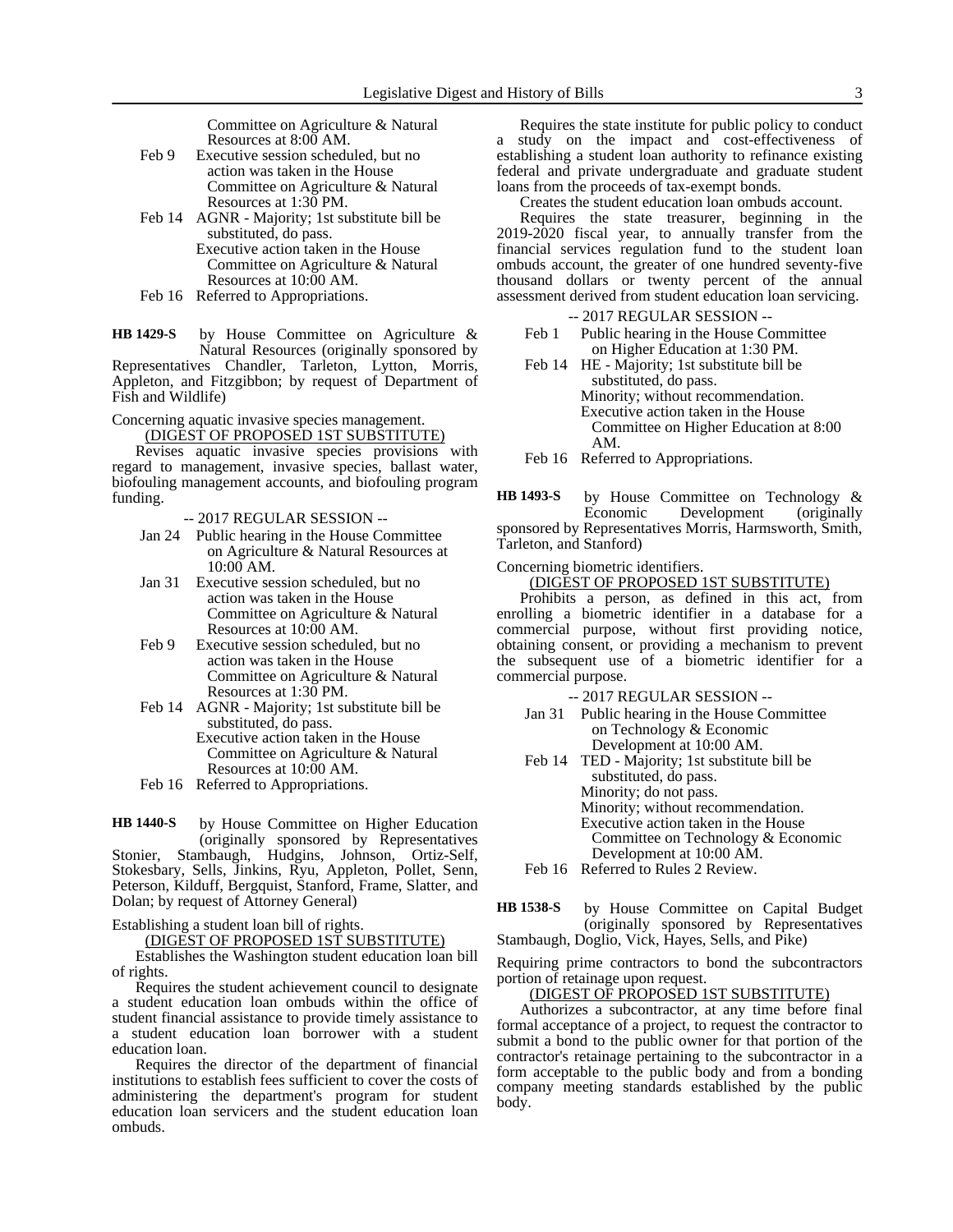-- 2017 REGULAR SESSION --

| Feb 3  | Public hearing in the House Committee |
|--------|---------------------------------------|
|        | on Capital Budget at 8:00 AM.         |
| Feb 10 | CB - Majority; 1st substitute bill be |

- substituted, do pass. Minority; without recommendation. Executive action taken in the House Committee on Capital Budget at 8:00 AM.
- Feb 15 Referred to Rules 2 Review.

by House Committee on Judiciary (originally sponsored by Representatives Doglio, Jinkins, Goodman, Senn, Robinson, Stonier, Kagi, Cody, Macri, Bergquist, Slatter, McBride, Peterson, Hudgins, Stanford, Frame, and Appleton) **HB 1543-S**

Concerning parental rights and responsibilities of sexual assault perpetrators and survivors.

(DIGEST OF PROPOSED 1ST SUBSTITUTE)

Establishes a process where a survivor, who becomes pregnant as a result of a sexual assault and who elects to raise the child, can seek the court's assistance in avoiding continued forced interactions with the rapist which eliminates another barrier to healing from the assault.

-- 2017 REGULAR SESSION --

- Feb 1 Public hearing in the House Committee on Judiciary at 8:00 AM.
- Feb 9 JUDI Majority; 1st substitute bill be substituted, do pass. Executive action taken in the House

Committee on Judiciary at 1:30 PM.

- Feb 13 Referred to Rules 2 Review.
- Feb 14 Placed on second reading by Rules Committee.

by House Committee on Public Safety (originally sponsored by Representatives Jinkins, Fey, Sawyer, Kirby, Stambaugh, Muri, Kilduff, Appleton, and Goodman) **HB 1557-S**

Creating the safe streets pilot project.

(DIGEST OF PROPOSED 1ST SUBSTITUTE)

Creates the safe streets pilot project in the department of commerce to foster community engagement through neighborhood organizing, law enforcement-community partnerships, neighborhood watch programs, youth mobilization, and business engagement.

Requires the department of commerce to require grant recipients to report information to the department on the outcomes of the pilot project.

Requires the state institute for public policy, in consultation with the department, to develop options for reporting guidelines.

Expires July 1, 2020.

-- 2017 REGULAR SESSION --

- Feb 6 Public hearing in the House Committee on Public Safety at 1:30 PM.
- Feb 9 PS Majority; 1st substitute bill be substituted, do pass. Executive action taken in the House Committee on Public Safety at 8:00 AM.
- Feb 13 Referred to Appropriations.

by House Committee on Local Government (originally sponsored by Representatives Lovick, McDonald, Johnson, Hayes, Stonier, Griffey, McBride, Harris, Springer, Stambaugh, Gregerson, Appleton, Muri, and Haler) **HB 1620-S**

Concerning the authority of local governments to require criminal history background checks.

#### (DIGEST OF PROPOSED 1ST SUBSTITUTE)

Authorizes cities, towns, code cities, counties, and metropolitan park districts to establish by ordinance or resolution, as appropriate, the requirements for a federal background investigation, a state criminal background investigation, and a criminal background investigation conducted through a private organization of their employees, applicants for employment, volunteers, vendors, and independent contractors who, in the course of their work or volunteer activity, may have unsupervised access to children, persons with developmental disabilities, or vulnerable adults.

-- 2017 REGULAR SESSION --

- Jan 31 Public hearing in the House Committee on Local Government at 10:00 AM.
- Feb 9 LG Majority; 1st substitute bill be substituted, do pass. Minority; do not pass. Executive action taken in the House Committee on Local Government at 1:30 PM.
- Feb 13 Referred to Rules 2 Review.
- Feb 14 Placed on second reading by Rules Committee.

by House Committee on Judiciary (originally sponsored by Representatives **HB 1641-S**

McBride, Caldier, Graves, Jinkins, Fey, Clibborn, and Stanford)

Concerning informed consent for nonemergency, outpatient, primary health care services for unaccompanied homeless youth under the federal McKinney-Vento homeless assistance act.

#### (DIGEST OF PROPOSED 1ST SUBSTITUTE)

Authorizes informed consent for health care on behalf of a patient, who is incapacitated because he or she is under the age of majority and is not otherwise authorized to provide informed consent, to be obtained from a school nurse, school counselor, or homeless student liaison under certain circumstances.

#### -- 2017 REGULAR SESSION --

- Feb 1 Public hearing in the House Committee on Judiciary at 8:00 AM.
- Feb 9 JUDI Majority; 1st substitute bill be substituted, do pass. Minority; do not pass. Executive action taken in the House Committee on Judiciary at 1:30 PM.
- Feb 13 Referred to Rules 2 Review.
- Feb 14 Placed on second reading by Rules Committee.

by House Committee on Labor & Workplace Standards (originally sponsored **HB 1673-S**

by Representatives Doglio, Sells, Gregerson, Ormsby,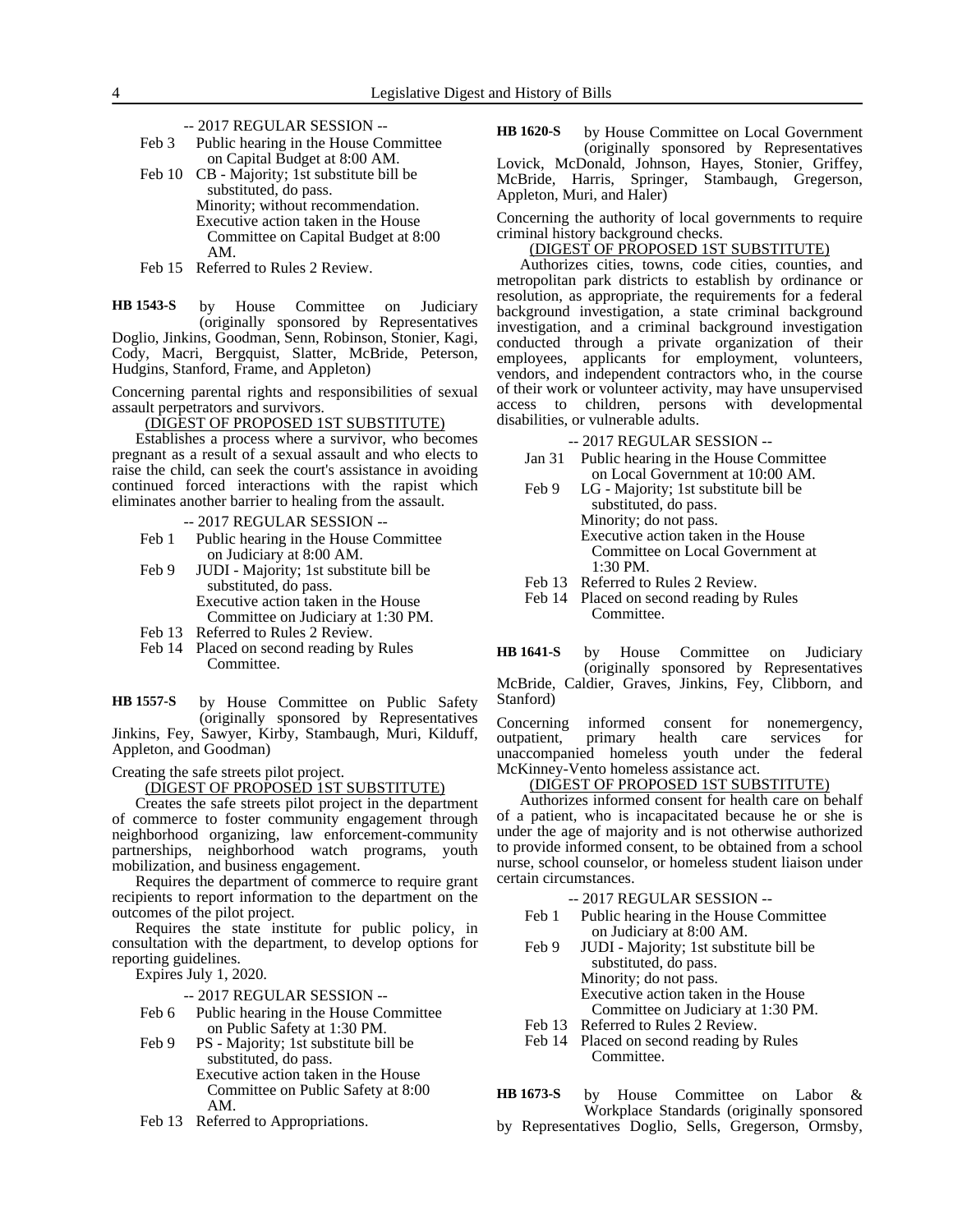Macri, Goodman, Frame, Stonier, McBride, Cody, Senn, Ortiz-Self, and Pollet)

Adding training on public works and prevailing wage requirements to responsible bidder criteria.

(DIGEST OF PROPOSED 1ST SUBSTITUTE)

Requires a bidder, before award of a public works contract, to also meet the following responsibility criteria to be considered a responsible bidder and qualified to be awarded a public works project: Have received training on the requirements related to public works and prevailing wage under chapters 39.04 and 39.12 RCW.

Provides that this act is null and void if appropriations are not approved.

-- 2017 REGULAR SESSION --

- Feb 2 Public hearing in the House Committee on Labor & Workplace Standards at 8:00 AM.
- Feb 13 LAWS Majority; 1st substitute bill be substituted, do pass. Executive action taken in the House

Committee on Labor & Workplace Standards at 1:30 PM. Feb 15 Referred to Appropriations.

Feb 22 Scheduled for public hearing in the House Committee on Appropriations at 1:30 PM. (Subject to change)

by House Committee on Environment (originally sponsored by Representatives Appleton and Griffey) **HB 1683-S**

Addressing sewer service within urban growth areas. (DIGEST OF PROPOSED 1ST SUBSTITUTE)

States that, if a county, city, or utility has adopted a capital facility plan or utilities element to provide sewer service within the urban growth areas during the twentyyear planning period, nothing in the growth management act obligates counties, cities, or utilities to install sanitary sewer systems to certain properties within urban growth areas by the end of the twenty-year planning period.

-- 2017 REGULAR SESSION --

Feb 2 Public hearing in the House Committee on Environment at 8:00 AM.

Feb 9 ENVI - Majority; 1st substitute bill be substituted, do pass. Executive action taken in the House Committee on Environment at 8:00 AM.

Feb 13 Referred to Rules 2 Review.

by House Committee on Capital Budget (originally sponsored by Representatives MacEwen and Santos) **HB 1694-S**

Providing state funding assistance for public school construction.

(DIGEST OF PROPOSED 1ST SUBSTITUTE)

Authorizes the state finance committee to issue lottery revenue bonds to provide needed construction assistance to support public school facility needs.

-- 2017 REGULAR SESSION --

Feb 7 Public hearing in the House Committee on Capital Budget at 3:30 PM.

Feb 10 CB - Majority; 1st substitute bill be substituted, do pass. Executive action taken in the House Committee on Capital Budget at 8:00 AM.

Feb 15 Referred to Appropriations.

by House Committee on Early Learning & Human Services (originally sponsored by **HB 1719-S**

Representatives Lovick, Dent, Kagi, Senn, and Frame; by request of Department of Early Learning)

Updating certain department of early learning advising and contracting mechanisms to reflect federal requirements, legislative mandates, and planned system improvements.

#### (DIGEST OF PROPOSED 1ST SUBSTITUTE)

Updates certain advising and contracting mechanisms of the department of early learning to reflect federal requirements, legislative mandates, and planned system improvements.

- -- 2017 REGULAR SESSION --
- Feb 7 Public hearing in the House Committee on Early Learning & Human Services at 8:00 AM.
- Feb 10 ELHS Majority; 1st substitute bill be substituted, do pass. Minority; without recommendation. Executive action taken in the House Committee on Early Learning & Human Services at 10:00 AM.
- Feb 14 Referred to Rules 2 Review.

by House Committee on Public Safety (originally sponsored by Representatives Gregerson, Goodman, Peterson, Orwall, Kilduff, Harris, Ryu, Ortiz-Self, Lovick, Sells, Stonier, Clibborn, Dolan, Sawyer, Stanford, and Jinkins) **HB 1739-S**

Concerning the crime victims' compensation program. (DIGEST OF PROPOSED 1ST SUBSTITUTE)

Modifies provisions regarding the crime victims' compensation program.

-- 2017 REGULAR SESSION --

- Feb 6 Public hearing in the House Committee on Public Safety at 1:30 PM.
- Feb 9 PS Majority; 1st substitute bill be substituted, do pass. Executive action taken in the House

Committee on Public Safety at 8:00 AM.

Feb 13 Referred to Appropriations.

by House Committee on Early Learning & Human Services (originally sponsored by Representatives Goodman, Stambaugh, Kagi, Klippert, Kilduff, Dent, Senn, Orwall, Appleton, Jinkins, and Frame) **HB 1743-S**

Addressing confinement in juvenile rehabilitation facilities for juveniles convicted in adult court.

(DIGEST OF PROPOSED 1ST SUBSTITUTE)

Requires a child to be placed in a facility operated by the department of social and health services instead of the department of corrections, to determine the child's earned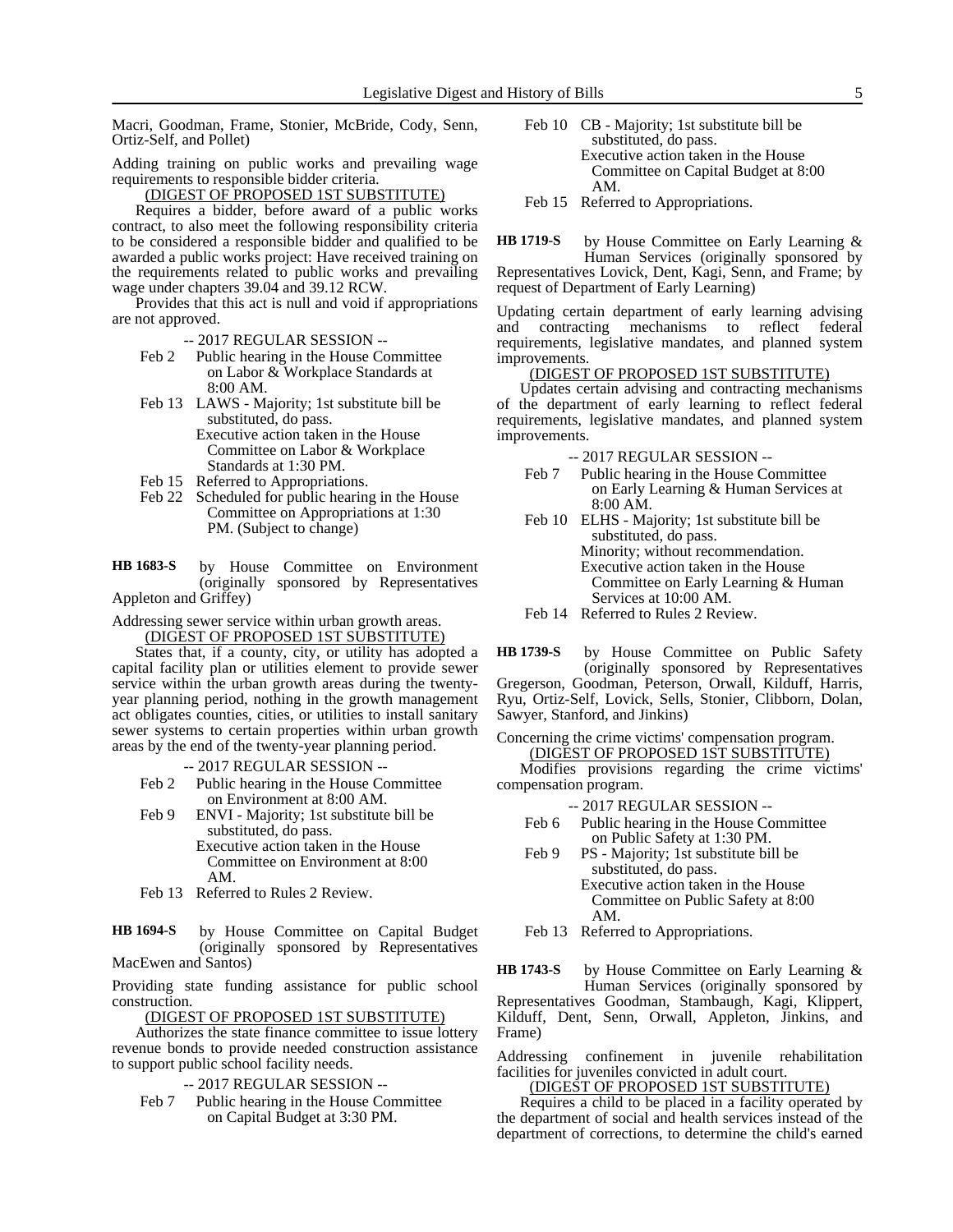release date, when the child is convicted as an adult in the state courts of a crime amounting to a felony and is committed for a term of confinement.

Requires the department of social and health services, if a child's sentence includes a term of community custody, to consult the department of corrections before the child's release to community custody.

Requires the state institute for public policy to assess the impact of this act on community safety and youth rehabilitation.

-- 2017 REGULAR SESSION --

- Feb 8 Public hearing in the House Committee on Early Learning & Human Services at 1:30 PM.
- Feb 10 ELHS Majority; 1st substitute bill be substituted, do pass. Executive action taken in the House Committee on Early Learning & Human

Services at 10:00 AM.

- Feb 15 Referred to Appropriations.
- Feb 21 Public hearing in the House Committee on Appropriations at 1:30 PM.

by House Committee on Public Safety (originally sponsored by Representatives Ortiz-Self, Orwall, Gregerson, and Jinkins) **HB 1759-S**

Addressing procedures for communicating with crime victims and survivors of crime victims.

(DIGEST OF PROPOSED 1ST SUBSTITUTE)

Requires the department of commerce, through the office of crime victims advocacy, to convene and coordinate a work group to: (1) Examine practices regarding notification of family members when a person has died from a suspected homicide or other criminal means;

(2) Develop recommendations for providing crime victims and survivors of homicide victims with information about crime victim services; and

(3) Develop recommendations for ways in which law enforcement officers responding to the scene of a crime may provide crime victims and survivors of homicide victims with information about crime victim services.

-- 2017 REGULAR SESSION --

- Feb 6 Public hearing in the House Committee on Public Safety at 1:30 PM.
- Feb 9 PS Majority; 1st substitute bill be substituted, do pass.
	- Executive action taken in the House Committee on Public Safety at 8:00 AM.
- Feb 13 Referred to Rules 2 Review.

by House Committee on Early Learning & Human Services (originally sponsored by Representatives Kagi, Johnson, Doglio, Dent, Ryu, MacEwen, Senn, Farrell, Nealey, Ortiz-Self, McBride, Macri, Fey, Slatter, and Jinkins) **HB 1777-S**

Concerning the financing of early learning facilities. (DIGEST OF PROPOSED 1ST SUBSTITUTE)

Creates the early learning facilities revolving account.

Requires the department of early learning, in consultation with stakeholders, to review existing licensing standards related to facility requirements to eliminate potential barriers to licensing.

Requires the department of commerce to: (1) In consultation with the department of early learning, oversee the early learning facilities revolving account;

(2) Act as the lead state agency for early learning facilities grant and loan program development;

(3) Expend money from the account to provide state matching funds for grants or loans to provide classrooms necessary for children to participate in the early childhood education and assistance program and working connections child care;

(4) Monitor performance of the grant and loan program; and

(5) Convene a committee of early learning facilities experts to advise the department regarding the prioritization methodology of grant applications for certain projects.

Provides a list of: (1) Activities eligible for funding through the account; and

(2) Organizations eligible to receive grants or loans.

Provides that sections 3 through 10 of this act are null and void if appropriations are not approved.

-- 2017 REGULAR SESSION --

- Feb 7 Public hearing in the House Committee on Early Learning & Human Services at 8:00 AM.
- Feb 8 ELHS Majority; 1st substitute bill be substituted, do pass. Minority; without recommendation. Executive action taken in the House
- Committee on Early Learning & Human Services at 1:30 PM. Feb 13 Referred to Capital Budget.
- Feb 17 Public hearing in the House Committee
- on Capital Budget at 8:00 AM.
- Feb 22 Scheduled for executive session in the House Committee on Capital Budget at 8:00 AM. (Subject to change)
- Feb 23 Scheduled for executive session in the House Committee on Capital Budget at 8:00 AM. (Subject to change)

by House Committee on Community Development, Housing & Tribal Affairs (originally sponsored by Representatives Reeves, Springer, Kilduff, Farrell, Appleton, Stonier, Stanford, Kloba, Frame, Ryu, Tharinger, Pellicciotti, Macri, Chapman, Fitzgibbon, Jinkins, Orwall, Doglio, Lovick, Riccelli, Peterson, Gregerson, Blake, Ortiz-Self, Ormsby, Bergquist, Fey, and Pollet) **HB 1802-S**

Increasing the access of veterans, military service members, and military spouses to shared leave in state employment.

#### (DIGEST OF PROPOSED 1ST SUBSTITUTE)

Creates the veterans' in-state service shared leave pool to allow employees to donate leave to be used as shared leave for veteran employees who meet certain requirements or for spouses of the veteran employees who meet certain requirements and are caring for their spouses.

Requires an agency head to allow employees who are veterans, and their spouses, to access shared leave from the veterans' in-state service shared leave pool upon employment.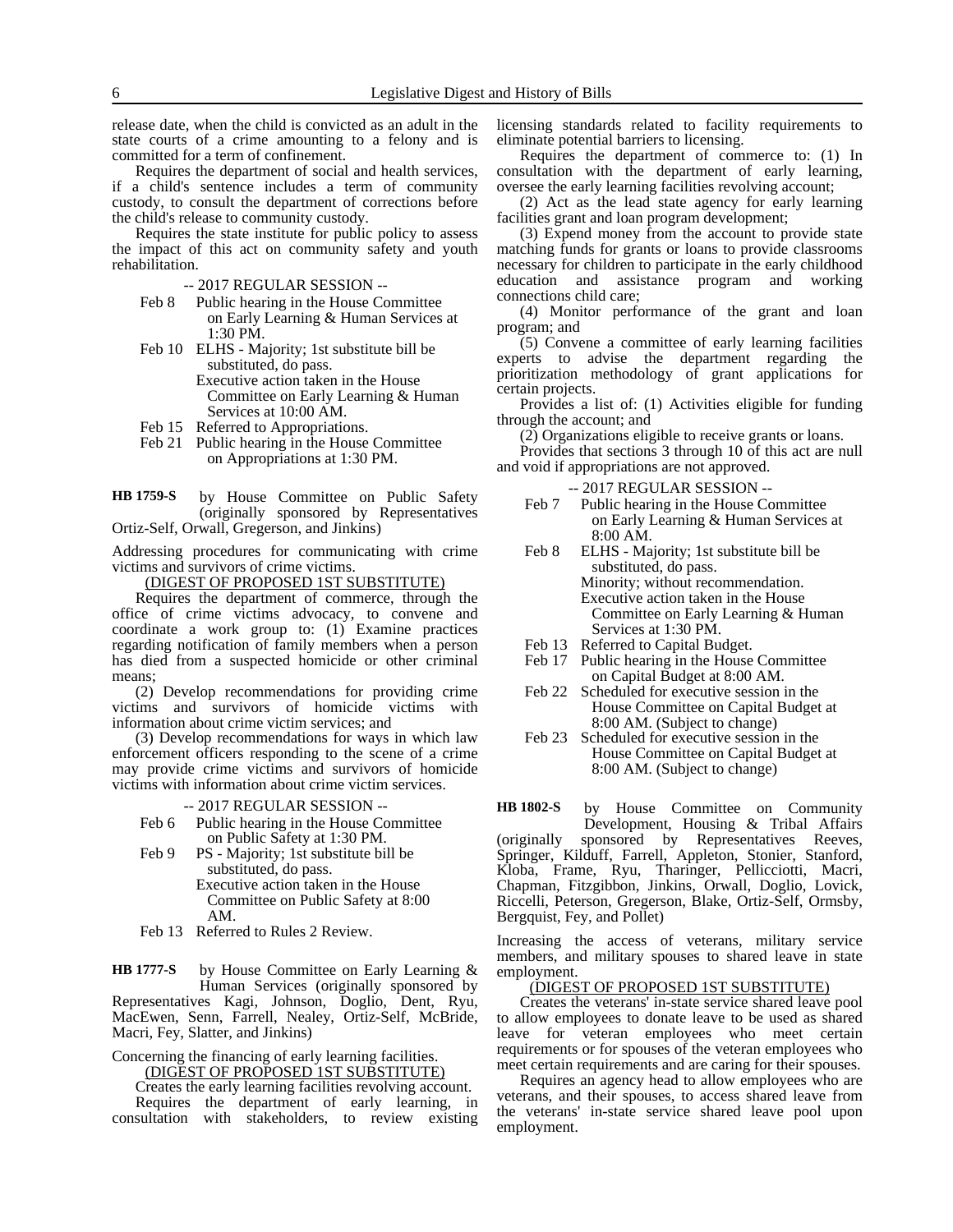Requires the office of financial management to adopt rules and policies governing the donation and use of shared leave from the veterans' in-state service shared leave pool.

- -- 2017 REGULAR SESSION --
- Feb 8 Public hearing in the House Committee on Community Development and Housing & Tribal Affairs at 8:00 AM.
- Feb 9 CDHT Majority; 1st substitute bill be substituted, do pass. Executive action taken in the House Committee on Community Development and Housing & Tribal Affairs at 1:30 PM.
- Feb 14 Referred to Appropriations.
- Feb 22 Scheduled for public hearing in the House Committee on Appropriations at 1:30 PM. (Subject to change)

by House Committee on Early Learning & Human Services (originally sponsored by Representatives Frame, Goodman, Lovick, Ortiz-Self, Kilduff, Muri, Doglio, Macri, and Fey; by request of Department of Social and Health Services) **HB 1816-S**

Concerning information sharing related to implementation of the homeless youth prevention and protection act of 2015.

#### (DIGEST OF PROPOSED 1ST SUBSTITUTE)

Authorizes the department of social and health services, for the purpose of ensuring the safety and welfare of youth who are in foster care, to disclose to the department of commerce and certain contracted providers, only those confidential child welfare records that pertain to or may assist with meeting the service needs of foster youth who are admitted to crisis residential centers or HOPE centers under contract with the office of homeless youth prevention and protection.

Changes certain duties of the department of commerce and the department of social and health services with regard to the homeless youth prevention and protection act of 2015.

- -- 2017 REGULAR SESSION --
- Feb 8 Public hearing in the House Committee on Early Learning & Human Services at 1:30 PM.
- Feb 10 ELHS Majority; 1st substitute bill be substituted, do pass.

Executive action taken in the House Committee on Early Learning & Human Services at 10:00 AM.

Feb 15 Referred to Rules 2 Review.

by House Committee on Appropriations (originally sponsored by Representatives Sullivan, Lytton, Jinkins, Orwall, Appleton, Springer, Chapman, Tarleton, Tharinger, Goodman, Farrell, Macri, Ormsby, Fitzgibbon, Slatter, Hudgins, Doglio, Fey, Pollet, Ortiz-Self, Santos, and McBride) **HB 1843-S**

Fulfilling the state's paramount duty for all children through equitable and responsible investments in the state's basic education program and reductions to local effort contributions.

(DIGEST OF PROPOSED 1ST SUBSTITUTE)

Addresses equitable and responsible investments in the state's basic education program and reductions to local effort contributions to fulfill the state's paramount duty for all children.

Requires the superintendent of public instruction to: (1) Convene a technical working group to provide recommendations for revising school district accounting practices for the purpose of improving fiscal transparency by establishing methods for separate accounting of school district expenditures made to support the state's program of basic education and those made as locally determined enrichments with local or other funding sources; and

(2) Convene a work group to determine whether the funded enrollment percent for special education programs of twelve and seven-tenths should be adjusted.

Establishes an accountability monitoring and reporting system as part of a continuing effort to make meaningful and substantial progress toward meeting long-term performance goals in K-12 education.

-- 2017 REGULAR SESSION --

- Feb 6 Public hearing in the House Committee on Appropriations at 3:30 PM.
- Feb 9 APP Majority; 1st substitute bill be substituted, do pass. Minority; do not pass. Minority; without recommendation. Executive action taken in the House Committee on Appropriations at 3:30 PM.
- Feb 15 Placed on second reading.

by House Committee on Commerce & Gaming (originally sponsored by Representatives Vick, Kirby, Dolan, Doglio, Haler, and McDonald) **HB 1893-S**

Concerning the use of credit cards for purchases of spirits and wine by a purchaser licensed to sell spirits and/or wine for consumption on the licensed premises.

(DIGEST OF PROPOSED 1ST SUBSTITUTE)

Authorizes a licensed distributor of spirits and/or wine to pass credit card fees on to a purchaser licensed to sell spirits and/or wine for consumption on the licensed premises.

- -- 2017 REGULAR SESSION --
- Feb 9 Public hearing in the House Committee on Commerce & Gaming at 9:00 AM.
- Feb 13 COG Majority; 1st substitute bill be substituted, do pass. Executive action taken in the House Committee on Commerce & Gaming at 1:30 PM.
- Feb 17 Referred to Rules 2 Review.

by House Committee on Commerce & Gaming (originally sponsored by Representatives Kirby, Vick, and Doglio) **HB 1902-S**

Modifying tavern license provisions.

(DIGEST OF PROPOSED 1ST SUBSTITUTE)

Allows the state liquor and cannabis board to issue a caterer's endorsement to a tavern license that allows the licensee to remove, from the liquor stocks at the licensed premises, those types of liquor that are authorized under the on-premises license privileges for sale and service at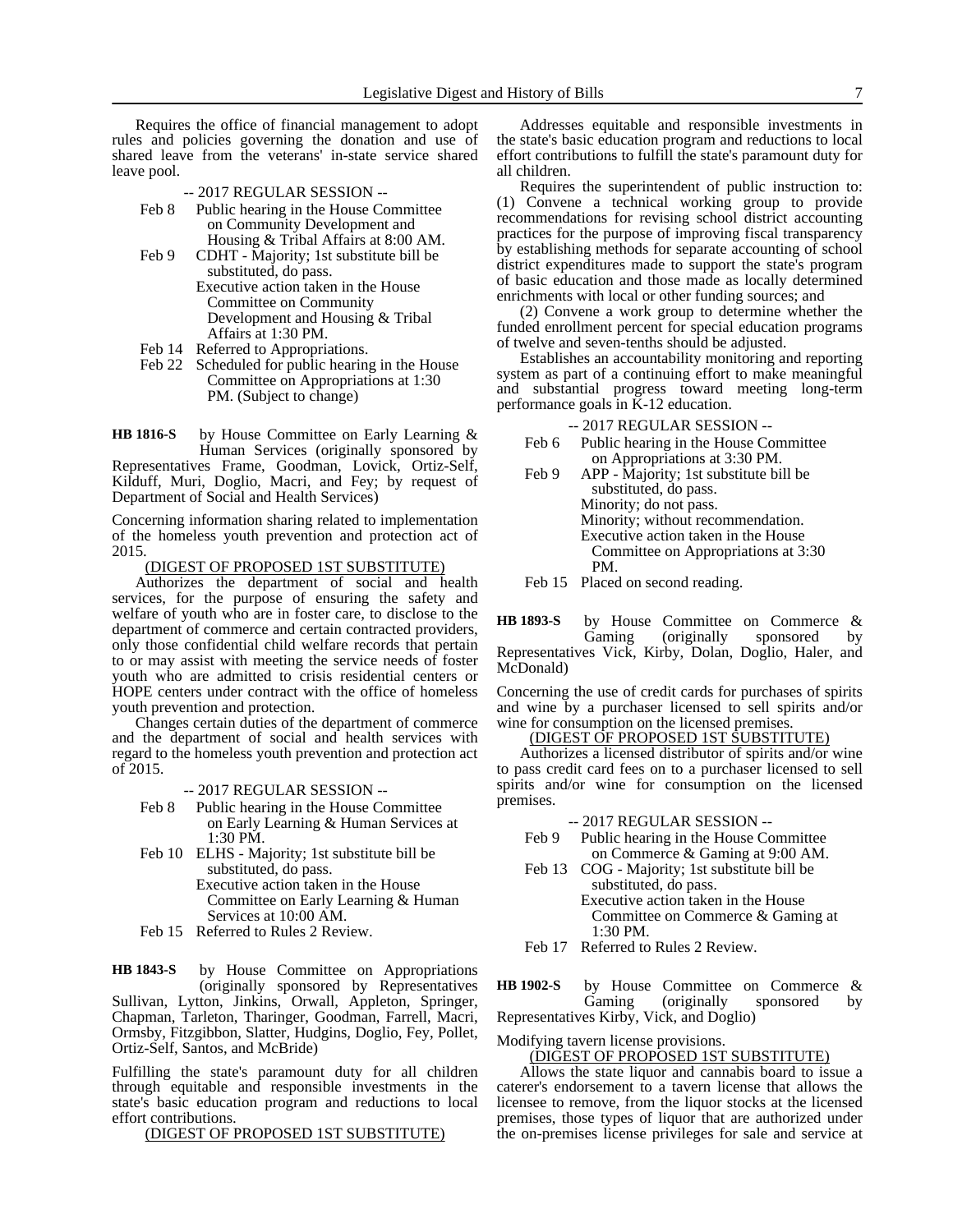event locations at a specified date and place not currently licensed by the board.

-- 2017 REGULAR SESSION --

- Feb 7 Public hearing in the House Committee on Commerce & Gaming at 1:30 PM.
- Feb 9 COG Majority; 1st substitute bill be substituted, do pass. Executive action taken in the House Committee on Commerce & Gaming at 9:00 AM.
- Feb 13 Referred to Rules 2 Review.

by House Committee on Local Government (originally sponsored by Representatives Griffey and Appleton) **HB 1915-S**

Addressing hospital inspections by limiting the uses of the fire protection contractor license fund and directing the department of health to engage in rule making to appropriately fund the cost of hospital inspections from hospital license fees.

(DIGEST OF PROPOSED 1ST SUBSTITUTE)

Requires the department of health to set the fees for an application for a license, or renewal of a license, by a hospital to include the costs of inspections for fire protection purposes.

Specifies that, the standards for fire protection and its enforcement, with respect to hospitals, are no longer eligible for expenditures from the fire protection contractor license fund.

-- 2017 REGULAR SESSION --

- Feb 7 Public hearing in the House Committee on Local Government at 10:00 AM.
- Feb 9 LG Majority; 1st substitute bill be substituted, do pass.

Minority; do not pass. Executive action taken in the House Committee on Local Government at 1:30 PM.

Feb 13 Referred to Appropriations.

by House Committee on Business & Financial Services (originally sponsored by Representatives Vick, Blake, Kirby, Jenkin, J. Walsh, **HB 1919-S**

Hayes, Pettigrew, Condotta, Buys, Young, Barkis, Harmsworth, Rodne, MacEwen, and Goodman)

Establishing special license endorsements for cigar lounges and retail tobacconist shops.

(DIGEST OF PROPOSED 1ST SUBSTITUTE)

Authorizes a person holding a tobacco products retailer's license to apply through the business licensing system for a special endorsement as a cigar lounge or retail tobacconist shop.

-- 2017 REGULAR SESSION --

- Feb 7 Public hearing in the House Committee on Business & Financial Services at 8:00 AM.
- Feb 14 BFS Majority; 1st substitute bill be substituted, do pass. Minority; without recommendation. Minority; do not pass.

Executive action taken in the House Committee on Business & Financial Services at 8:00 AM.

Feb 17 Referred to Health Care & Wellness.

by House Committee on Commerce & Gaming (originally sponsored by Representatives Condotta, Sawyer, Blake, Young, and **HB 1920-S**

Appleton) Concerning inspections of licensed marijuana processors' equipment and facilities.

#### (DIGEST OF PROPOSED 1ST SUBSTITUTE)

Allows the director of fire protection to perform an inspection or approval of a marijuana processor's professional closed loop systems, equipment, extraction operation, or facilities to ensure compliance with applicable fire, safety, or building code requirements.

-- 2017 REGULAR SESSION --

- Feb 7 Public hearing in the House Committee on Commerce & Gaming at 1:30 PM.
- Feb 9 Executive session scheduled, but no action was taken in the House Committee on Commerce & Gaming at 9:00 AM.
- Feb 13 COG Majority; 1st substitute bill be substituted, do pass. Executive action taken in the House Committee on Commerce & Gaming at 1:30 PM.

Feb 16 Referred to Appropriations.

by Representatives Volz and Riccelli **HB 2128**

Extending the expiration date on the health sciences and services authority sales and use tax authorization.

Changes the expiration date from January 1, 2023, to January 1, 2038, for the health sciences and services authority sales and use tax authorization.

-- 2017 REGULAR SESSION --

Feb 21 First reading, referred to Finance (Not Officially read and referred until adoption of Introduction report).

by Representatives Clibborn and Senn **HB 2129**

Addressing access to the westbound Interstate 90 general purpose lanes from the Island Crest Way on-ramp.

Requires the department of transportation to work with the city of Mercer Island and other appropriate parties to allow the portions of the planned westbound high occupancy vehicle lane on Interstate 90 between Island Crest Way and West Mercer Way to be accessed by vehicles using the westbound on-ramp from Island Crest Way.

Prohibits the department from closing or restricting the westbound on-ramp from Island Crest Way to the current westbound Interstate 90 general purpose lanes until a mutually acceptable agreement between the department and the city has been reached.

-- 2017 REGULAR SESSION --

Feb 21 First reading, referred to Transportation (Not Officially read and referred until adoption of Introduction report).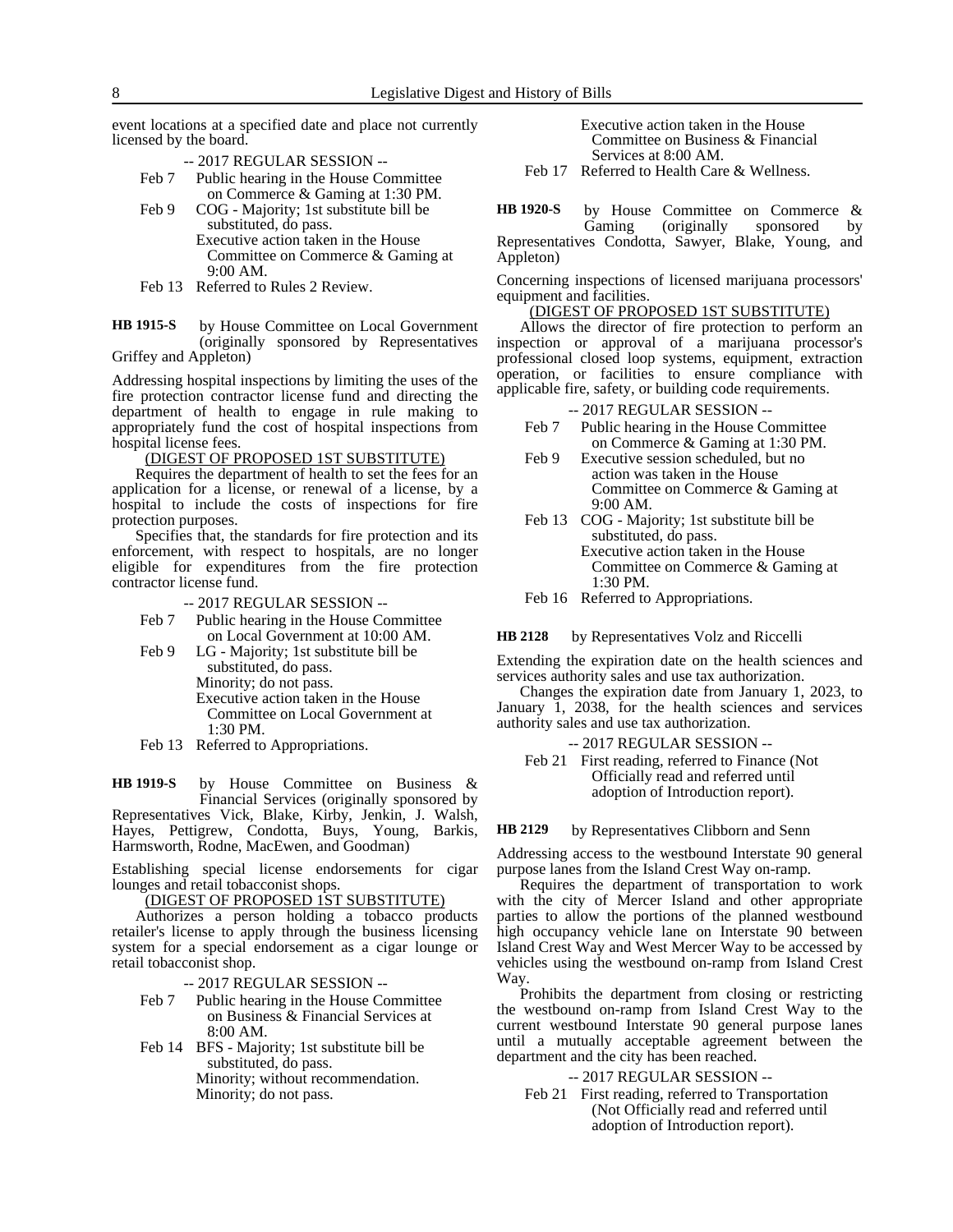#### **Senate Bills**

by Senate Committee on Financial Institutions & Insurance (originally sponsored by Senators Angel, Mullet, and Hobbs) **SB 5043-S**

Concerning payment of debts.

(DIGEST OF PROPOSED 1ST SUBSTITUTE)

Allows a collection agency to collect a transaction fee for processing a credit card payment that does not exceed two and one-half percent of the payment amount.

Prohibits interest from accruing on nonrestitution legal financial obligations until the date of release from full or partial custody.

Prohibits a court from imposing a term of partial or total confinement if a violation of a condition or requirement of sentence is only for failure to pay legal financial obligations with an unpaid principal of twentyfive thousand dollars or less.

-- 2017 REGULAR SESSION --

- Jan 19 Public hearing in the Senate Committee on Financial Institutions & Insurance at 8:00 AM.
- Feb 14 FI Majority; 1st substitute bill be substituted, do pass. Executive action taken in the Senate Committee on Financial Institutions & Insurance at 8:00 AM.
- Feb 16 On motion, referred to Ways & Means.
- by Senate Committee on Local Government (originally sponsored by Senators Hasegawa, Chase, Darneille, and Rolfes) **SB 5046-S**

Providing public notices of public health, safety, and welfare in a language other than English.

(DIGEST OF PROPOSED 1ST SUBSTITUTE)

Requires state agencies, that are required by law or rule to provide public notices to a community or area to advise or inform the public about an imminent or emergent public health, safety, or welfare risk, to provide the notices in a manner which has been determined to be most effective in communicating with significant segments of their diverse communities who speak a language other than English.

Requires political subdivisions or their emergency management contractors, when issuing notices during emergencies including evacuation notices and shelter information, to share that information in a manner determined to be most effective for communicating with significant segments of the community who speak a language other than English.

Requires political subdivisions to: (1) Maintain or have access to updated demographic data for their jurisdictions and information on the languages represented by their respective communities; and

(2) Grant access to the information to those authorized to issue emergency notices on their behalf.

- -- 2017 REGULAR SESSION --
- Jan 17 Public hearing in the Senate Committee on Local Government at 1:30 PM.
- Feb 14 LGOV Majority; 1st substitute bill be substituted, do pass. Executive action taken in the Senate Committee on Local Government at 1:30 PM.
- Feb 15 Passed to Rules Committee for second reading.

by Senate Committee on Law & Justice (originally sponsored by Senators Bailey, Frockt, O'Ban, Pedersen, Darneille, Keiser, and Kuderer; by request of Attorney General) **SB 5099-S**

#### Concerning crimes against vulnerable persons. (DIGEST OF PROPOSED 1ST SUBSTITUTE)

Increases penalties, reduces barriers to prosecution, and expands the scope of protection for vulnerable persons.

Encourages each county to develop a written protocol for handling criminal cases involving vulnerable adults.

Creates the crime of theft from a vulnerable adult.

-- 2017 REGULAR SESSION --

- Feb 1 Public hearing in the Senate Committee on Law & Justice at 8:00 AM.
- Feb 14 LAW Majority; 1st substitute bill be substituted, do pass. And refer to Ways & Means. Executive action taken in the Senate Committee on Law & Justice at 10:00 AM.
- Feb 15 Referred to Ways & Means.
- Feb 20 Public hearing in the Senate Committee on Ways & Means at 1:30 PM.
- by Senate Committee on Early Learning & K-12 Education (originally sponsored by **SB 5142-S**

Senators Kuderer, Rolfes, Palumbo, Billig, Pedersen, Mullet, McCoy, Keiser, and Wellman)

Concerning educational interpreters.

## (DIGEST OF PROPOSED 1ST SUBSTITUTE)

Revises professional educator standards board provisions regarding evaluation and assessments for educational interpreters for which the board has not established a performance standard; and educational interpreters who have not successfully achieved the performance standard.

- -- 2017 REGULAR SESSION --
- Feb 6 Public hearing in the Senate Committee on Early Learning & K-12 Education at 1:30 PM.
- Feb 14 EDU Majority; 1st substitute bill be substituted, do pass. Executive action taken in the Senate Committee on Early Learning & K-12 Education at 1:30 PM.
- Feb 16 Passed to Rules Committee for second reading.
- Feb 21 Placed on second reading by Rules Committee.
- by Senate Committee on Early Learning & K-12 Education (originally sponsored by **SB 5155-S**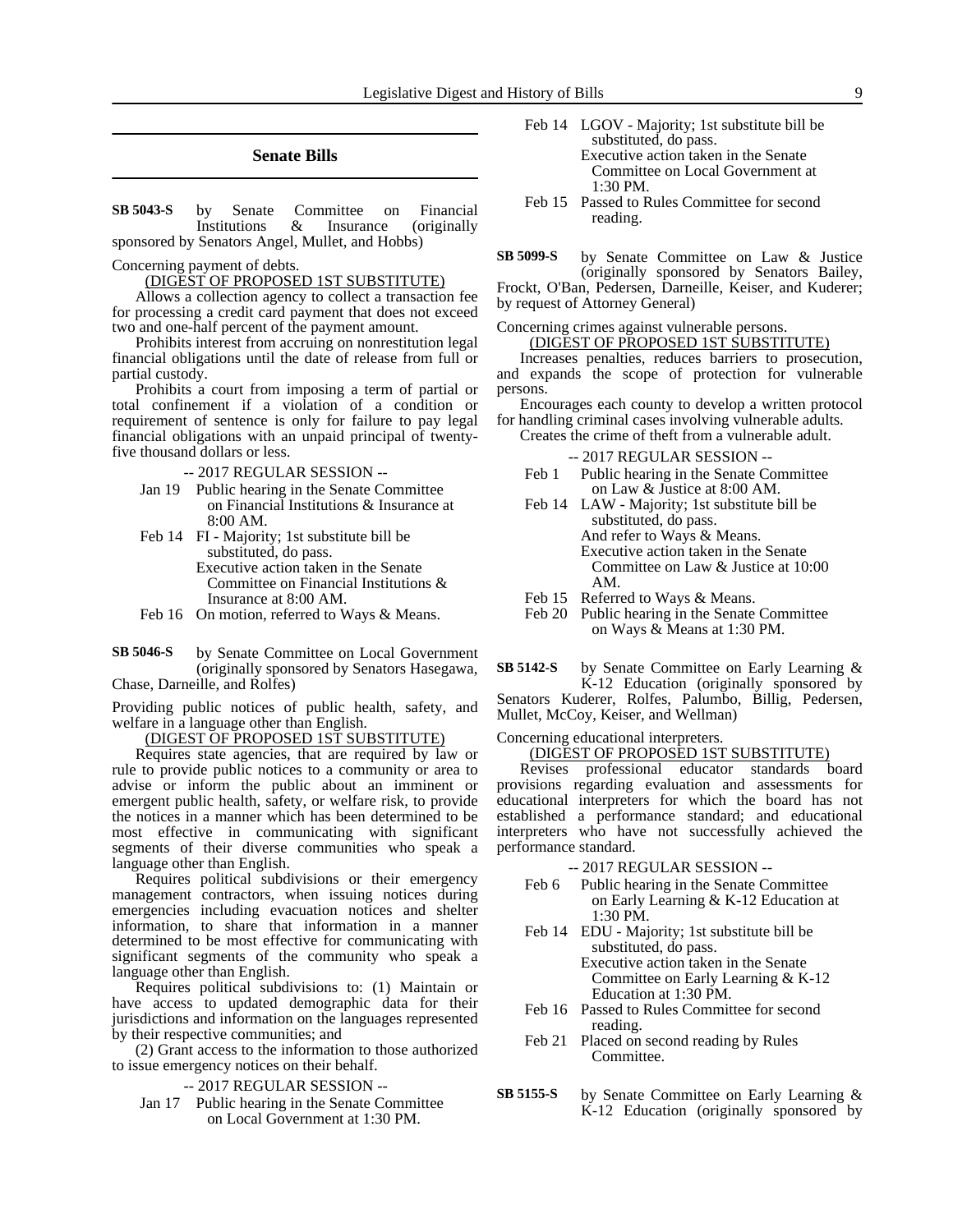Senators Billig, Saldaña, Liias, Rolfes, Frockt, Takko, Darneille, Wellman, Kuderer, and Hasegawa)

Concerning suspension and expulsion of students including kindergarten and early elementary school students.

#### (DIGEST OF PROPOSED 1ST SUBSTITUTE)

Prohibits a school district from suspending or expelling a student who is enrolled in grades kindergarten through two, except for a violation of RCW 28A.600.420 (firearms on school premises, transportation, or facilities).

#### -- 2017 REGULAR SESSION --

- Jan 23 Public hearing in the Senate Committee on Early Learning & K-12 Education at 1:30 PM.
- Feb 14 EDU Majority; 1st substitute bill be substituted, do pass. Executive action taken in the Senate Committee on Early Learning & K-12 Education at 1:30 PM.
- Feb 16 Passed to Rules Committee for second reading.
- Feb 21 Placed on second reading by Rules Committee.

by Senate Committee on Human Services, Mental Health & Housing (originally sponsored by Senators O'Ban, Darneille, and Zeiger) **SB 5201-S**

Concerning individuals receiving both employment and community access services.

(DIGEST OF PROPOSED 1ST SUBSTITUTE)

Requires clients of the department of social and health services who are at least twenty-one years old to have the option to select employment services or community access services, or both, at the outset or at any point during the discovery process.

Requires the department of social and health services to work with counties and stakeholders to strengthen and expand employment services and other community access services.

-- 2017 REGULAR SESSION --

- Jan 17 Public hearing in the Senate Committee on Human Services and Mental Health & Housing at 1:30 PM.
- Feb 14 HSMH Majority; 1st substitute bill be substituted, do pass. And refer to Ways & Means.

Minority; without recommendation.

Executive action taken in the Senate Committee on Human Services and

Mental Health & Housing at 1:30 PM.

Feb 16 Referred to Ways & Means.

by Senate Committee on Natural Resources & Parks (originally sponsored by Senators Honeyford, Rivers, Fortunato, Becker, Bailey, Ericksen, Warnick, and Pearson) **SB 5228-S**

Establishing the joint legislative task force on hydraulic project approval program jurisdiction.

(DIGEST OF PROPOSED 1ST SUBSTITUTE)

Creates the joint legislative task force on hydraulic project approval program jurisdiction to review current law, current and historical practices of the department of fish and wildlife, and alternative approaches concerning the extent of hydraulic project approval program jurisdiction.

-- 2017 REGULAR SESSION --

- Jan 26 Public hearing in the Senate Committee on Natural Resources & Parks at 1:30 PM.
- Feb 14 NRP Majority; 1st substitute bill be substituted, do pass. Minority; do not pass. Executive action taken in the Senate Committee on Natural Resources & Parks at 1:30 PM.
- Feb 16 Passed to Rules Committee for second reading.

by Senate Committee on Early Learning & K-12 Education (originally sponsored by Senators Zeiger, Mullet, Fain, Billig, Chase, and Kuderer; by request of Department of Early Learning) **SB 5247-S**

Updating certain department of early learning advising and contracting mechanisms to reflect federal requirements, legislative mandates, and planned system improvements.

#### (DIGEST OF PROPOSED 1ST SUBSTITUTE)

Updates certain advising and contracting mechanisms of the department of early learning to reflect federal requirements, legislative mandates, and planned system improvements.

#### -- 2017 REGULAR SESSION --

- Feb 2 Public hearing in the Senate Committee on Early Learning & K-12 Education at 1:30 PM.
- Feb 14 EDU Majority; 1st substitute bill be substituted, do pass. Executive action taken in the Senate Committee on Early Learning & K-12 Education at 1:30 PM.
- Feb 16 On motion, referred to Ways & Means.
- Feb 21 Executive session in the Senate Committee on Ways & Means at 1:30 PM.

by Senate Committee on Agriculture, Water, Trade & Economic Development (originally **SB 5251-S**

sponsored by Senators Takko, Warnick, Rolfes, McCoy, Zeiger, and Chase)

Concerning tourism marketing.

(DIGEST OF PROPOSED 1ST SUBSTITUTE) Establishes the statewide tourism marketing act.

Creates the Washington tourism marketing authority to act as a business management organization on behalf of the citizens of the state to manage financial resources and contract for statewide tourism marketing services.

Requires the joint legislative audit and review committee to conduct an evaluation of the performance of the authority to determine the extent to which the authority has contributed to the growth of the tourism industry and economic development of the state.

Creates the statewide tourism marketing account.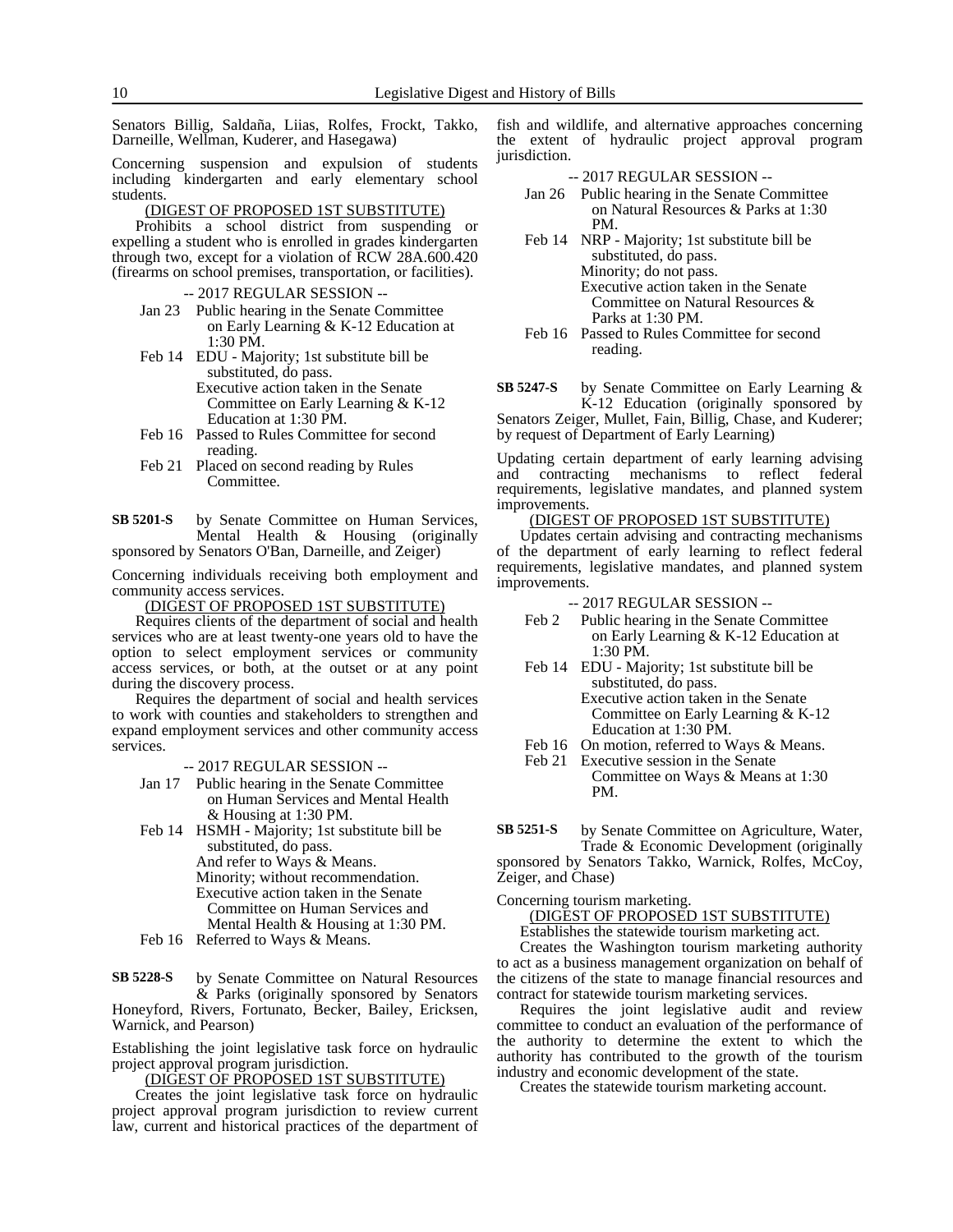- -- 2017 REGULAR SESSION --
- Jan 25 Executive action taken in the Senate Committee on Commerce and Labor & Sports at 1:30 PM.
- Feb 9 Public hearing in the Senate Committee on Agriculture, Water, and Trade & Economic Development at 8:00 AM.
- Feb 14 AWTE Majority; 1st substitute bill be substituted, do pass. And refer to Ways & Means. Executive action taken in the Senate Committee on Agriculture, Water, and Trade & Economic Development at 8:00 AM.
- Feb 15 Referred to Ways & Means.
- by Senate Committee on Local Government (originally sponsored by Senators Fain, Palumbo, Zeiger, Angel, Hobbs, and Mullet) **SB 5254-S**

Ensuring adequacy of buildable lands and zoning in urban growth areas and providing funding for low-income housing and homelessness programs.

(DIGEST OF PROPOSED 1ST SUBSTITUTE)

Provides funding for low-income housing and homelessness programs and ensures adequacy of buildable lands and zoning in urban growth areas.

- -- 2017 REGULAR SESSION --
- Jan 26 Public hearing in the Senate Committee on Local Government at 1:30 PM.
- Feb 14 LGOV Majority; 1st substitute bill be substituted, do pass. And refer to Ways & Means. Executive action taken in the Senate Committee on Local Government at 1:30 PM.
- Feb 15 Referred to Ways & Means.
- by Senate Committee on Transportation (originally sponsored by Senators King and Hobbs) **SB 5262-S**

Modifying limitations for certain vessels exempt from the pilotage act.

#### (DIGEST OF PROPOSED 1ST SUBSTITUTE)

Authorizes the board of pilotage commissioners to grant an exemption, from the provisions of the pilotage act, to a vessel that the board finds is: (1) A small passenger vessel that is not more than one thousand three hundred gross tons (international), does not exceed two hundred feet in overall length, is manned by United States-licensed deck and engine officers appropriate to the size of the vessel with merchant mariner credentials issued by the United States coast guard or Canadian deck and engine officers with Canadian-issued certificates of competency appropriate to the size of the vessel, and is operated exclusively in the waters of the Puget Sound pilotage district and lower British Columbia; or

(2) A yacht that is not more than one thousand three hundred gross tons (international) and does not exceed two hundred feet in overall length.

-- 2017 REGULAR SESSION --

Feb 2 Public hearing in the Senate Committee on Transportation at 3:30 PM.

- Feb 14 TRAN Majority; 1st substitute bill be substituted, do pass. Executive action taken in the Senate Committee on Transportation at 3:30 PM.
- Feb 16 Passed to Rules Committee for second reading.
- by Senate Committee on Agriculture, Water, Trade & Economic Development (originally sponsored by Senator Warnick) **SB 5263-S**

Concerning the procurement of seeds by state agencies. (DIGEST OF PROPOSED 1ST SUBSTITUTE)

Requires agencies, when purchasing seed through a contract that is over two thousand five hundred dollars in value, to require suppliers of the seed to ensure the identity and purity of the seed through appropriate testing performed by the department of agriculture or certain other agencies to ensure the identity and purity of the seed.

- -- 2017 REGULAR SESSION --
- Jan 31 Public hearing in the Senate Committee on Agriculture, Water, and Trade & Economic Development at 8:00 AM.
- Feb 14 AWTE Majority; 1st substitute bill be substituted, do pass. Executive action taken in the Senate
	- Committee on Agriculture, Water, and Trade & Economic Development at 8:00 AM.
- Feb 15 Passed to Rules Committee for second reading.
- Feb 21 Placed on second reading by Rules Committee.
- by Senate Committee on Ways & Means (originally sponsored by Senators Bailey, Conway, Schoesler, and Hobbs; by request of Select **SB 5276-S**

Committee on Pension Policy)

Allowing new government employees the option of opting out of retirement system membership if the employee is age sixty or older when first hired, or when the employee's employer opts into retirement plan participation.

#### (DIGEST OF PROPOSED 1ST SUBSTITUTE)

Allows certain state employees the option of opting out of retirement system membership.

Provides that this act is null and void if appropriations are not approved.

- -- 2017 REGULAR SESSION --
- Feb 8 Public hearing in the Senate Committee on Ways & Means at 3:30 PM.
- Feb 14 WM Majority; 1st substitute bill be substituted, do pass. Executive action taken in the Senate Committee on Ways & Means at 3:30 PM.
- Feb 16 Passed to Rules Committee for second reading.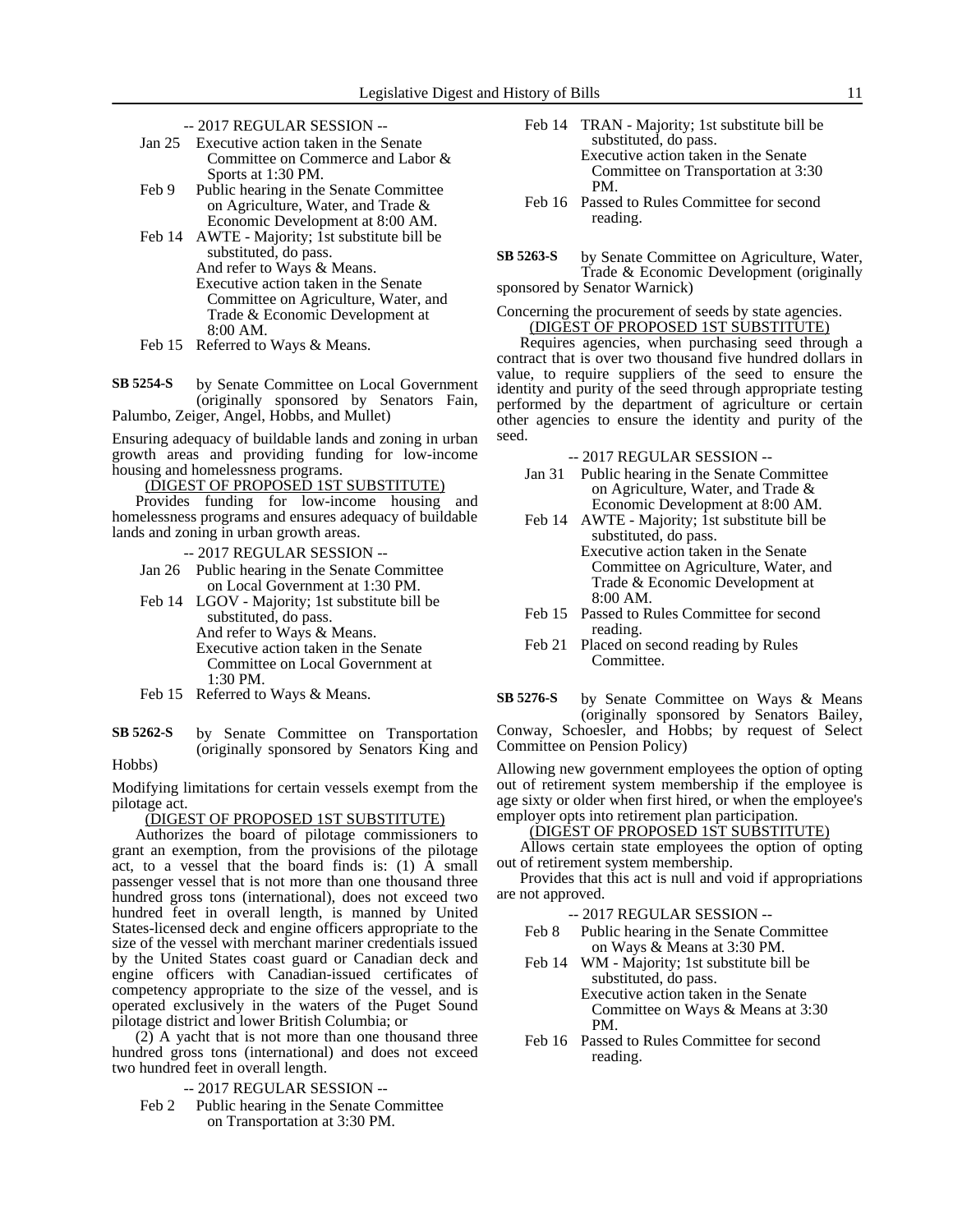by Senate Committee on Local Government (originally sponsored by Senators Angel, Fortunato, Takko, Fain, Sheldon, and Hobbs) **SB 5281-S**

# Concerning rules for on-site sewage systems.

(DIGEST OF PROPOSED 1ST SUBSTITUTE)

Prohibits rules adopted by the state board of health, regarding the design, construction, installation, operation, and maintenance of on-site sewage systems with design flows of less than three thousand five hundred gallons per day, from requiring: (1) A use permit to be conditioned with a requirement for a monitoring contract between a private company and a private individual or property owner;

(2) Dedicated easements for the inspection, maintenance, or potential future expansion of an on-site sewage system; and

(3) Replacement of an existing on-site sewage system if a repair returns the system to its previously permitted or original functioning state.

-- 2017 REGULAR SESSION --

- Jan 31 Public hearing in the Senate Committee on Local Government at 1:30 PM.
- Feb 14 LGOV Majority; 1st substitute bill be substituted, do pass.
	- Executive action taken in the Senate Committee on Local Government at 1:30 PM.
- Feb 15 Passed to Rules Committee for second reading.

by Senate Committee on Law & Justice (originally sponsored by Senators Pearson, Fortunato, and Conway) **SB 5430-S**

Concerning notice to a victim when a registered out-ofstate sex offender moves to Washington.

(DIGEST OF PROPOSED 1ST SUBSTITUTE)

Requires the county sheriff to make reasonable efforts to notify a victim of a sex offender or a kidnapping offender if the offender resides in this state.

-- 2017 REGULAR SESSION --

- Feb 8 Public hearing in the Senate Committee on Law & Justice at 8:00 AM.
- Feb 14 LAW Majority; 1st substitute bill be substituted, do pass. Executive action taken in the Senate Committee on Law & Justice at 10:00 AM.
- Feb 15 Passed to Rules Committee for second reading.

by Senate Committee on Agriculture, Water, Trade & Economic Development (originally sponsored by Senators Warnick, Takko, Brown, Hawkins, Liias, Schoesler, Honeyford, and Fortunato) **SB 5431-S**

Concerning the protection of composting from nuisance lawsuits.

#### (DIGEST OF PROPOSED 1ST SUBSTITUTE)

Provides that composting is allowed and is not considered a nuisance unless the activity or practice violates county or city regulations or has a substantial adverse effect on public health and safety.

-- 2017 REGULAR SESSION --

- Feb 7 Public hearing in the Senate Committee on Agriculture, Water, and Trade & Economic Development at 8:00 AM.
- Feb 14 AWTE Majority; 1st substitute bill be substituted, do pass. Minority; without recommendation. Executive action taken in the Senate Committee on Agriculture, Water, and Trade & Economic Development at 8:00 AM.
- Feb 15 Passed to Rules Committee for second reading.
- by Senate Committee on Financial Institutions & Insurance (originally sponsored by Senators Braun and Bailey) **SB 5456-S**

Concerning unpaid accounts.

(DIGEST OF PROPOSED 1ST SUBSTITUTE)

Modifies civil procedure provisions with regard to actions on unpaid accounts.

-- 2017 REGULAR SESSION --

- Feb 2 Public hearing in the Senate Committee on Financial Institutions & Insurance at 8:00 AM.
- Feb 14 FI Majority; 1st substitute bill be substituted, do pass. Minority; do not pass. Executive action taken in the Senate Committee on Financial Institutions & Insurance at 8:00 AM.
- Feb 16 Passed to Rules Committee for second reading.
- Feb 21 Placed on second reading by Rules Committee.

by Senate Committee on Agriculture, Water, Trade & Economic Development (originally sponsored by Senators Becker, Frockt, Baumgartner, Fain, Rolfes, Rivers, Billig, Zeiger, Darneille, Keiser, Hunt, and Saldaña) **SB 5502-S**

Modifying Washington state's motion picture and film industries tax credit.

#### (DIGEST OF PROPOSED 1ST SUBSTITUTE)

Provides a business and occupation tax credit for contributions made by a person to a Washington motion picture competitiveness program for a major motion picture that portrays a significant historical event in this state.

Expires January 1, 2020.

-- 2017 REGULAR SESSION --

- Feb 9 Public hearing in the Senate Committee on Agriculture, Water, and Trade & Economic Development at 8:00 AM.
- Feb 14 AWTE Majority; 1st substitute bill be substituted, do pass. And refer to Ways & Means. Minority; without recommendation.

Executive action taken in the Senate Committee on Agriculture, Water, and Trade & Economic Development at 8:00 AM.

Feb 15 Referred to Ways & Means.